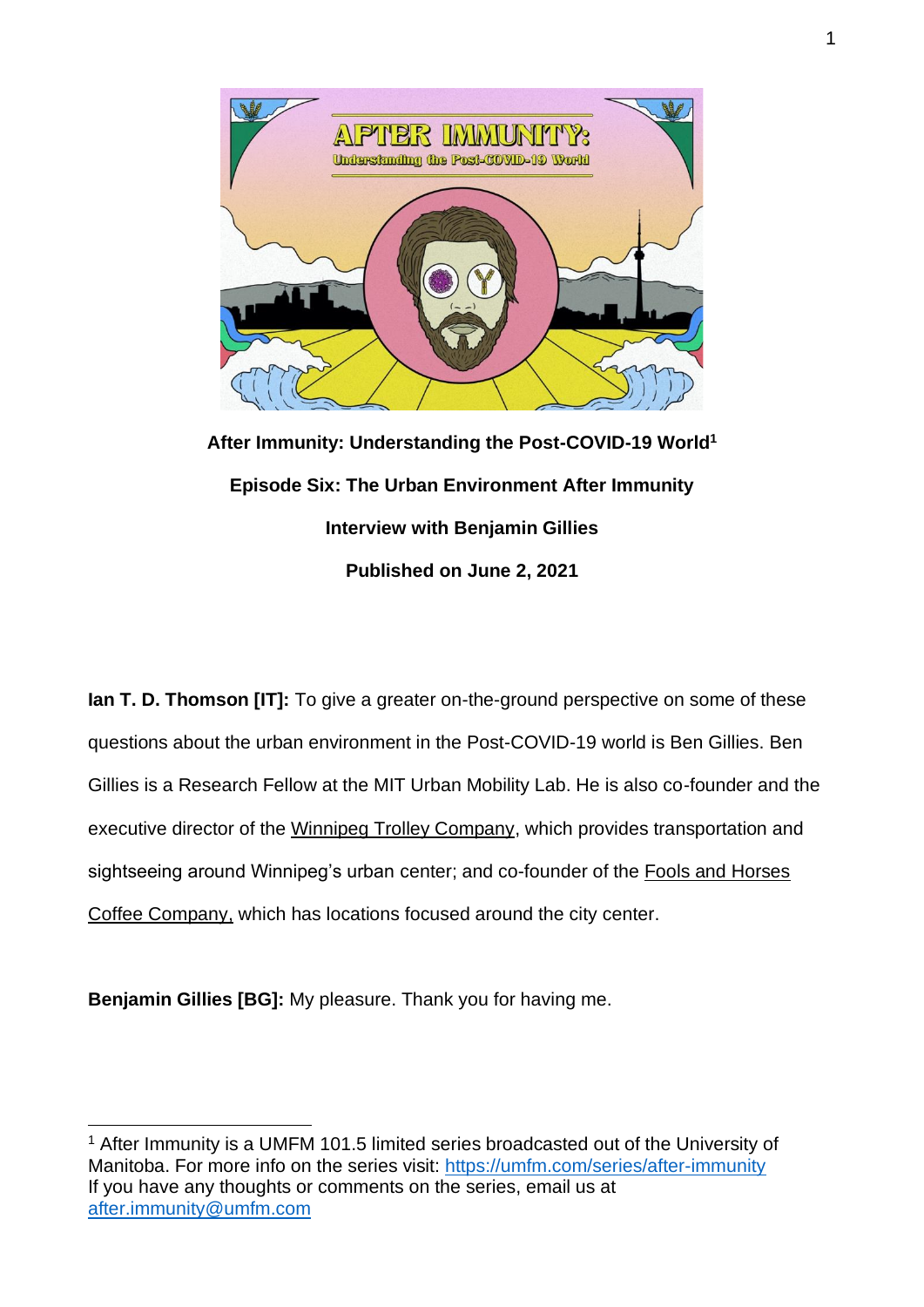**IT:** So, I guess a good place to kick us off here would be just to kind of get a sense of the businesses you run and the various entrepreneurships. Can you describe to the listeners the services the Winnipeg Trolley Company and Fools and Horses provide and how these ventures kind of came to fruition?

**BG:** Absolutely. So, the first one (the Winnipeg Trolley Company) we provide a couple of different services. Our real bread and butter activity is our public tours. So, we have general city sightseeing tours, as well as ghost tours and then beer tours (or brewery tours). So, we run those during sort of the spring through fall seasons, and then our vehicles, they kind of look like, you know, old-timey streetcars from about the 1920s here in Winnipeg. So, they kind of stand out, they're pretty fun. They're pretty large as well. And so, we do also make those available for charter transportation. So doing things like weddings, birthdays, conferences, conventions, all of that sort of thing. And then on the Fools and Horses Coffee front, those are coffee shops. And so, sort of as you might find in many cities, we have four locations in the city. And really so for the Winnipeg Trolley Company, when I founded that company, it was because of the fact that I am very much into urbanism. I'm very much into preserving built history and understanding the history and really the culture of cities. And I realized here in my hometown of Winnipeg that back in the, back in sort of around 2010, I just finished university and had a lot of opportunities to work in tourism elsewhere and realized that Winnipeg really didn't have any public sightseeing tours of its really focus, especially on the downtown, but sort of in the broader city as well. And so, I found a business partner and we sort of decided, let's jump in and try and start this. And so, we're very fortunate that it's gone quite well over the years. And then for Fools and Horses, so similarly, being a passionate lover of urbanism and creating great urban spaces, I was given the opportunity to be one of five investors in Fools and Horses Coffee Company, and for me, trying to create these great third spaces (so, a third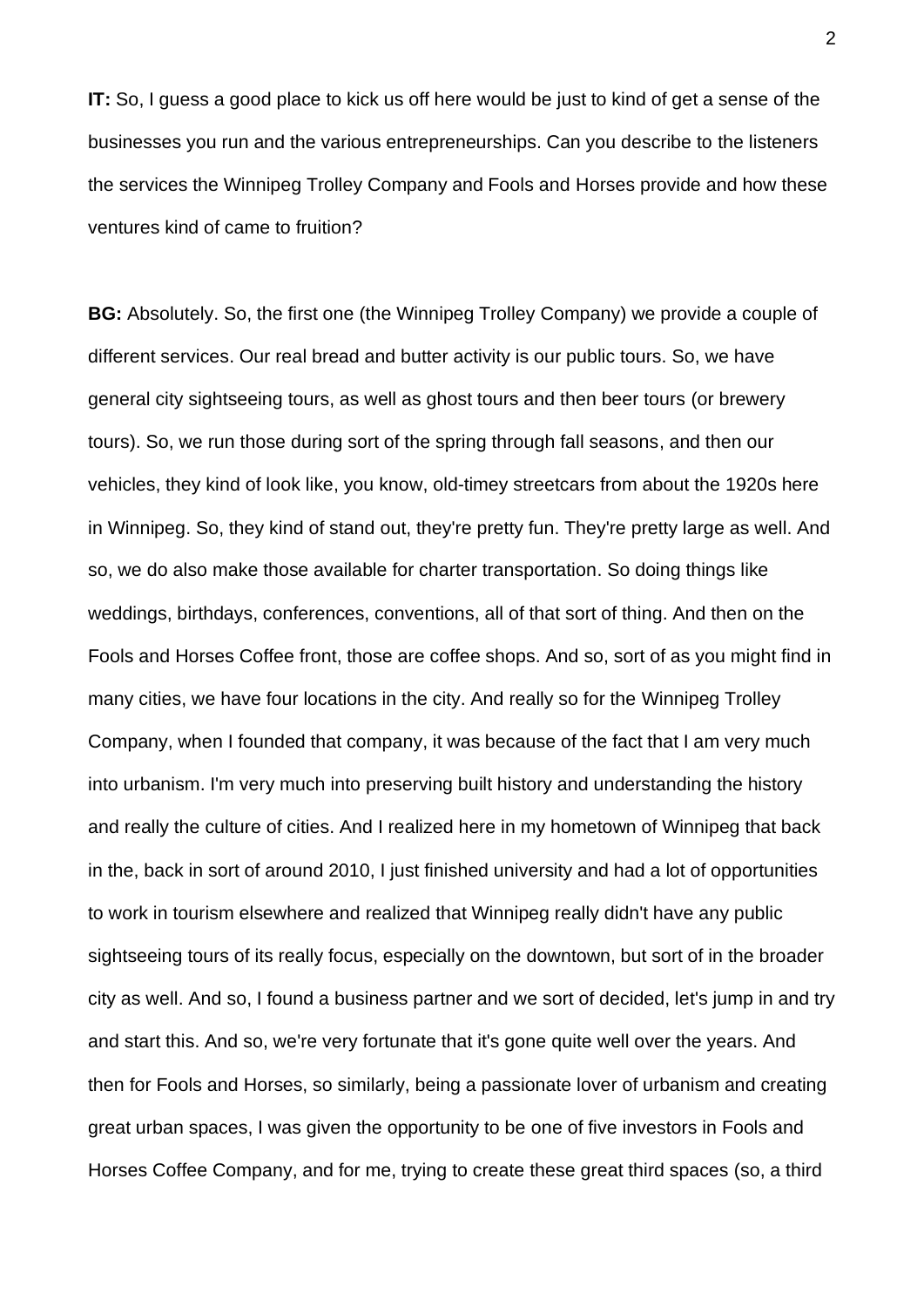space being not your work, not your home, but a great third space for you to sort of get together with friends and family or just hang out and study or spend time on your own) that was really appealing to me. And so, we launched our first one in 2014 and we have since expanded as well. So, I've been very fortunate that that's also gone quite successfully.

**IT:** That's really helpful, just to provide the listeners as well as myself, just a bit of sense of how these ventures…and they really just sound like passions and they really sound like a real desire to improve Winnipeg and to show off the qualities that Winnipeg has as a quite important city in Canada, I might say. So, you're talking about the success of these ventures. And I was just curious, you know, so obviously we're in the midst of a pandemic now, but pre-pandemic with the four locations of Fools and Horses and the Trolley Company, as a business owner, what were the challenges that you were facing before the pandemic hit?

**BG:** For the Winnipeg Trolley Company, I think sort of similar to just tourism in general in Winnipeg, it's, so my passion is transportation, so perhaps I'm biased, but I think that Winnipeg's biggest tourism challenges is its location and the lack of sort of accessibility to us as a city, because of course lots of other cities in North America either have large population centers themselves or else within two, three, four hours' drive, you have millions of people who are accessible and so they can easily go to spend a weekend in Toronto, for instance, or Boston or wherever the place may be. Winnipeg however, I mean, our population is relatively small. And in addition to that, and perhaps even more importantly, is the fact that there aren't a lot of people in the surrounding area that you really start to go to places like Minneapolis where you're really driving for a full day just to get there. And so, I think that that's really our challenge and certainly being in the tourism industry, I actually love talking to people who've come from elsewhere because they'll say,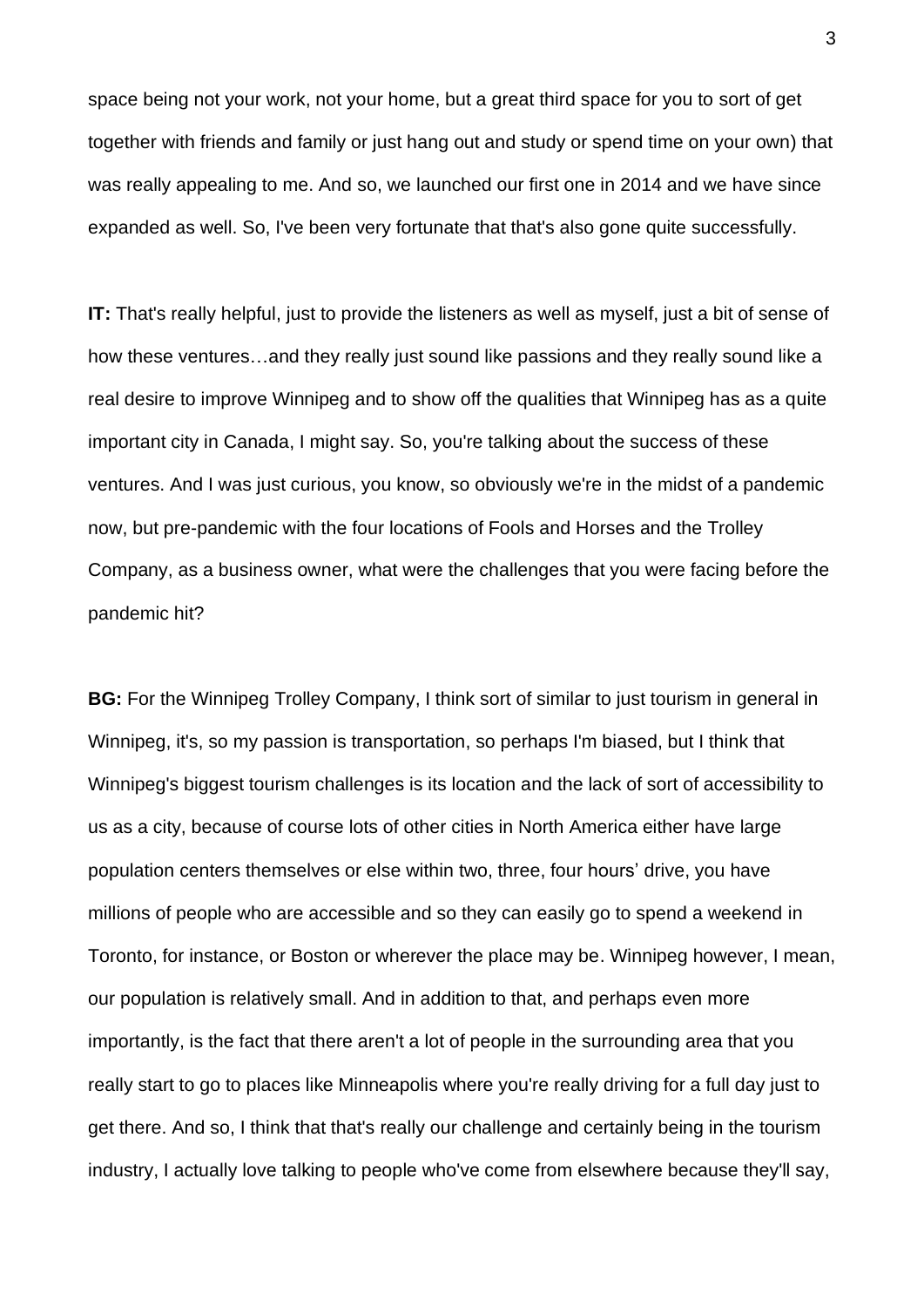you know, "I really wasn't sure what there is to see Winnipeg, but, oh man, there is so much that you have here." So, it's not that we lack great attractions, it's not that we lack great things to see and do here in our city, but it is sort of not accessible. So that's a challenge for us as a company, and it's like I said, it's certainly not unique to our business, but it does mean that we really have to think very hard about our local market. And we're fortunate that we're new enough that, you know, all 750 000 Winnipeggers have not taken our tour yet. So, there's still lots of room to grow. But then when thinking about the local market, you have to convince people that the place that they have lived their entire lives is worth seeing, and I don't think that's a unique challenge to Winnipeg either. But if you live in a place so often, you can be sort of a victim of thinking, well, I know this place already. It's my home. And certainly in many areas that is true. But there's a lot about Winnipeg, there's a lot about any city that we can still, even if we lived there our entire lives, can learn. And so just sort of convincing people that it's worthwhile is a bit of a challenge. But as we mature as a business, it does get easier.

And then for the Fools and Horses Coffee shops, I mean, sort of similar to any restaurant or food service, the margins are not the best in the world in terms of profit margins and then really just driving foot traffic. So always trying to stay relevant, thinking what's sort of on-trend? How can we design our spaces in an appealing way? How can we remind people that we are the local place to go for coffee and that they, you know, want to keep walking by the Starbucks or what have you and keep coming down to us? And so, coming up with great drink ideas, food ideas, ensuring that we have fantastic customer service and sort of as we grow and expand, I mean, when you're just one location, it's fairly easy. You can be very much, you know, have lots of great touchpoints with your staff. But as you grow and expand, how do you ensure that the same great customer service, that the same great drink quality and food quality is maintained across multiple locations? So certainly,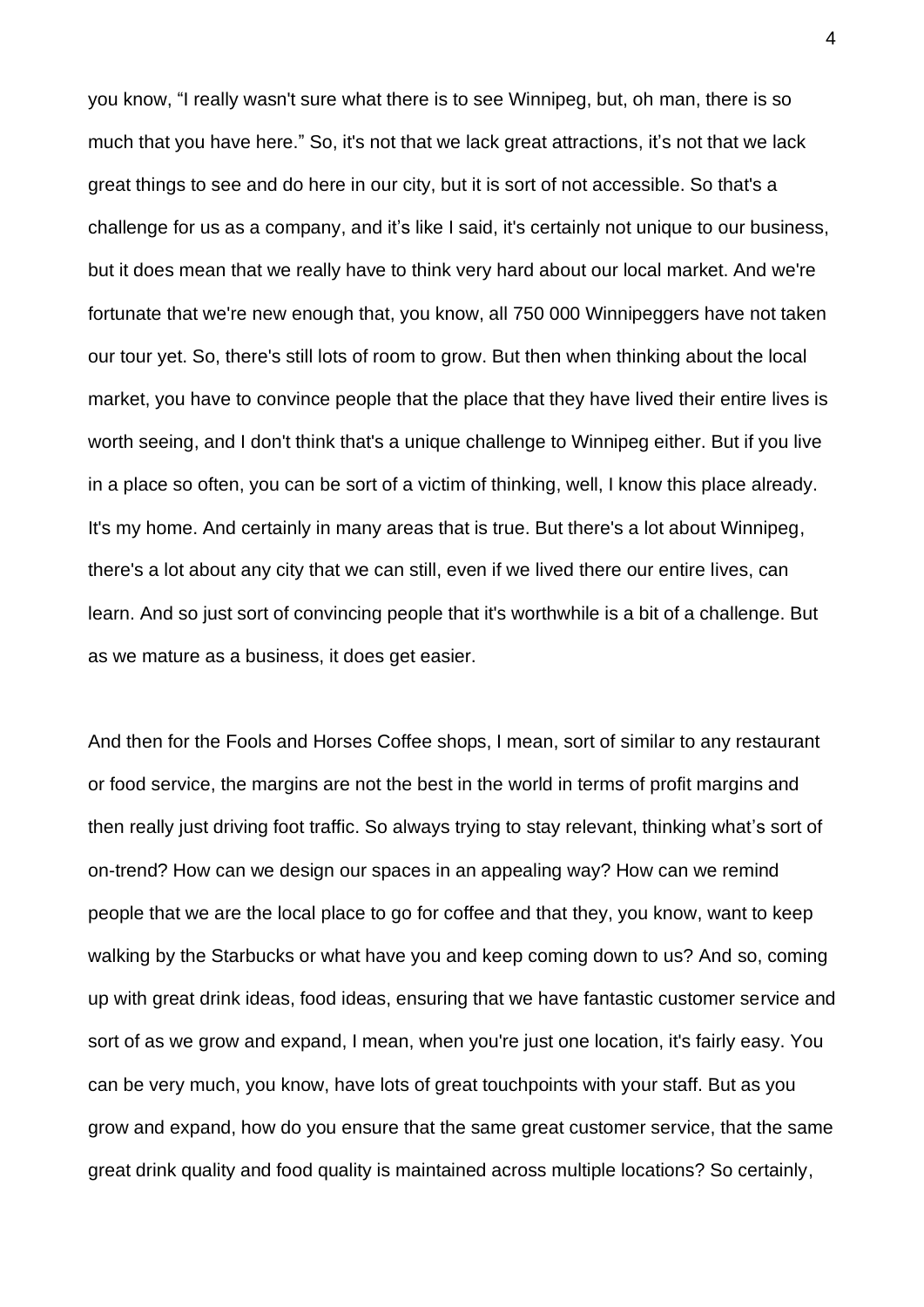you know, lots of companies have this similar challenge. But it's been interesting to sort of grow as a small business and see this become something that you really have to think a lot about.

**IT:** Yeah. The adage that comes to my mind with the Winnipeg Trolley Company is from I think it was an episode in the 90s of "The Simpsons", you know, where it's like "Winnipeg: We were born here. What's your excuse?" And I feel like, with the Trolley Company, you're trying to break a little bit of that idea and show people from outside what Winnipeg has to offer, as well, as you said, people in Winnipeg that, do you know your city truly?

So obviously, this show is geared towards kind of understanding that post-COVID-19 world. But we really need to start with an understanding of the current pandemic. I mean, right now we're doing this via Zoom, which is the standard in the pandemic space. But insofar as those challenges that you just described, you know, in the pre-pandemic space, how has the pandemic potentially exacerbated those challenges or affected how you deliver services to Winnipeggers?

**BG:** Yeah, absolutely. Well, it's certainly, I mean, in terms of exacerbating a challenge, if you talk about just lack of accessibility, I mean, they literally have more or less closed the US border. And we did get a fair number of folks coming up from Grand Forks and even from Minnesota. So that's certainly been a challenge. And also too, I mean, just people have been encouraged for much of the last year to not travel. And so even if it was, and traditionally one of our big opportunities is if you have friends and family coming to Winnipeg, whether it's coming for a wedding or just to sort of visit, we oftentimes will really try and capture that market, bring them on to our trolley or say, "hey, you should, you know, send your friends and family to come see us so they can understand what makes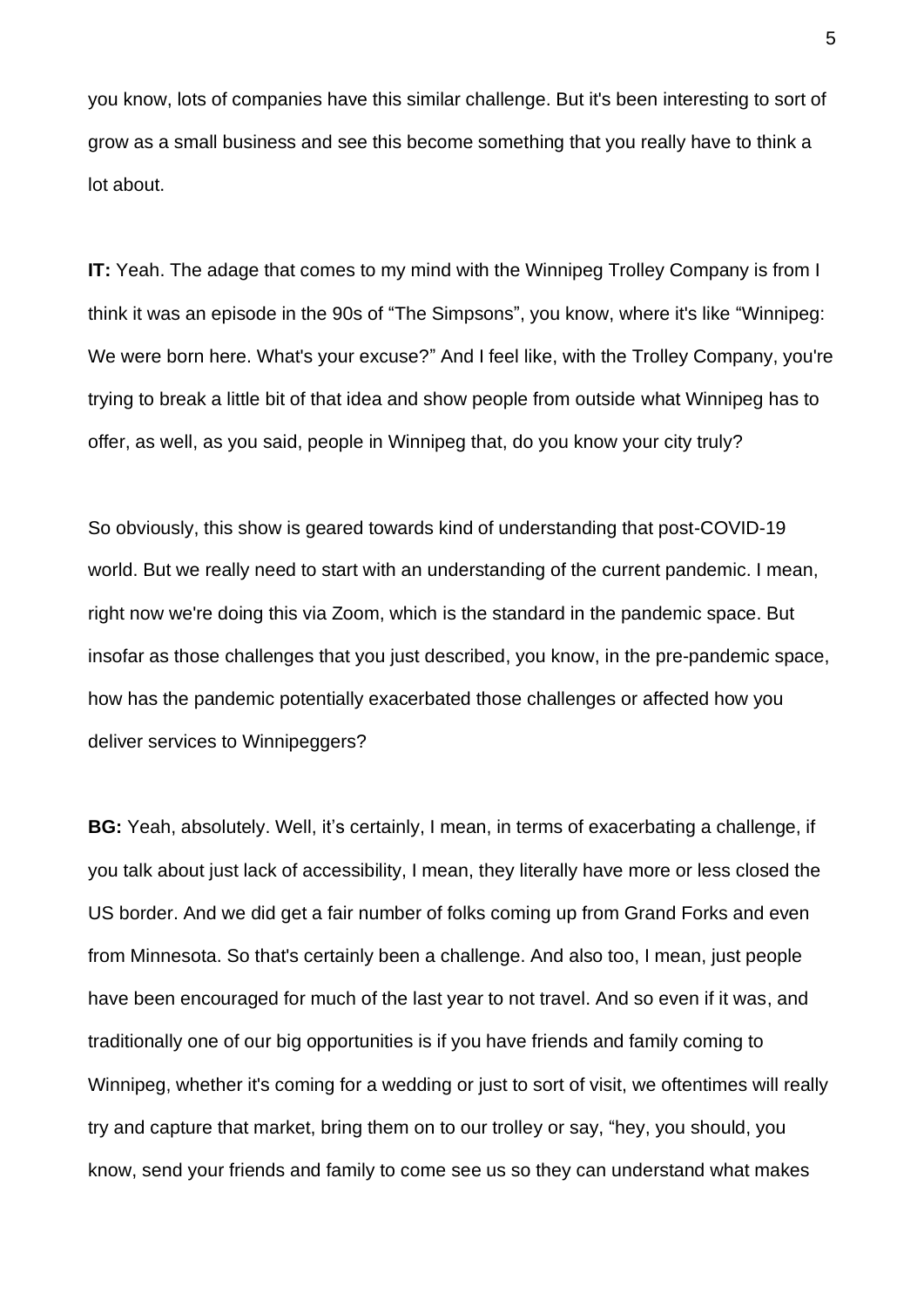your city so great." And those people also were similarly just not coming either. And then with health restrictions, we really were essentially encouraged by the province to not operate the Trolley Company this past summer. So, our vehicles ran very minimally, and we didn't actually run our public tours, but instead, we did design a couple walking tours on an app, so you could download a smartphone application and then take sort of small chunks of our bigger tour that you would need a vehicle to access and then sort of walk it, and we added some food suggestions and things like that. So really trying to pivot to something that would be appealing to, you know, locals, looking to try and explore their own city because they couldn't travel elsewhere. But then also ensuring that it was something that people felt safe doing, whereas you might not feel safe on a larger transit vehicle.

And then for Fools and Horses, sort of similarly, like I said, just, you need constant foot traffic to come in. And we have always been a real big believer in the downtown. And in fact, three of our four locations are in the downtown core. And just in terms of the safety protocols that a lot of businesses implemented, they in fact sent much of their staff home. And so, as an example, we have one coffee kiosk in an office tower, and just recently they did a survey and normally the office tower has about 1600 people in it (employees) and currently, there are 266 people working in the building. So that's a pretty significant drop in customer numbers. And so then sort of thinking about as a business, ok, well, you know, have a fixed location: what can you do to try and bring people in or when they are in to try to increase their order? So, some things we've done, like many we've started doing online ordering, we're offering your curbside pickup. So, we'll run your order out to the curb [for] people who felt a little bit less safe coming into the cafe. We've been fortunate that we weren't shut down entirely, so we always were able to do a takeout service. But then also too moving to things like, so as an example, we have some really great syrups and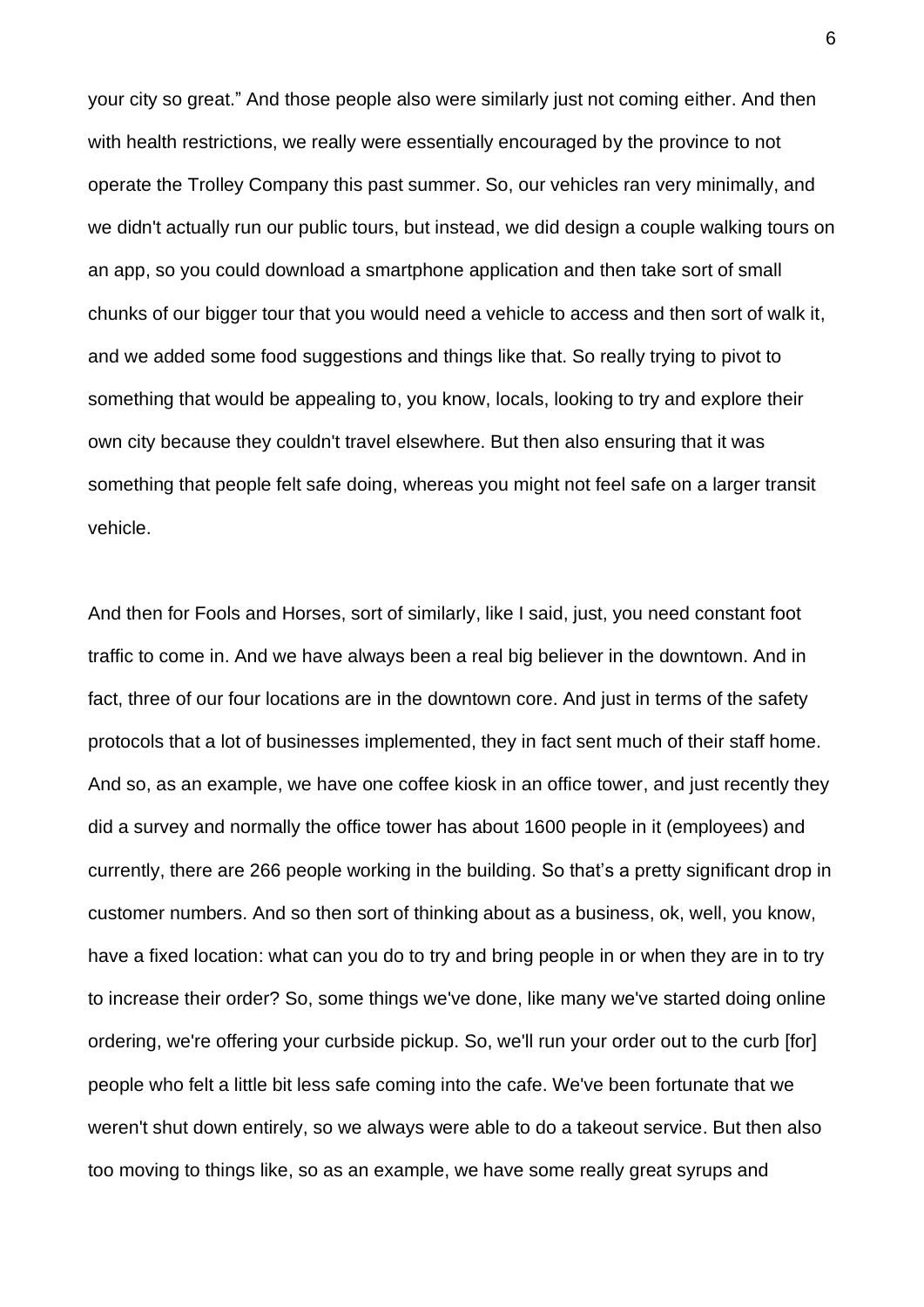concentrates. We make our own vanilla syrup. We make our own chai latte syrup, chai latte concentrate, I mean. So, we've now started to bottle those and say to people, "you know, if you're not in your downtown office every day, but you still miss nice a Fools and Horses drink in the afternoon, a nice chai latte, why not buy this syrup? You can steam your milk at home just on the stove and then you can actually make one yourself." So, just being able to pivot to something that makes sense and sort of meet customers where they're at in their lives.

**IT:** That's really interesting to hear the solutions because it is really kind of changing that customer-business relationship and moving the product to, as you said, where they are located. And again, just how you're able to deal with the decline in the foot traffic in that downtown area. I'd like to talk a little bit more about that because you're talking about how three out of four of the Fools and Horses Coffee Company is in kind of that downtown area. And one of the aspects of this that's been talked about has been kind of, the term is "the death of the city center". Some have talked about this; others think it's blown out of proportion. Our first guest, Professor Brail, noted that some are kind of backtracking and saying that when the pandemic is over, the employees will be returning to their office in the downtown area. But as you said right now, that's currently not happening. There's a significant decline in people who are not going to downtown and don't necessarily need those downtown services. So, I just kind of like to get your thoughts on that notion, because, you know, as a business owner who has businesses in the downtown, who operates a trolley company touring the downtown, what are your thoughts on this notion the death of the city center?

**BG:** Well, I would say that I'm a general optimist, and so I think that the whole idea is, I think "death" is quite a strong word for the situation. I do think there's going to be an

7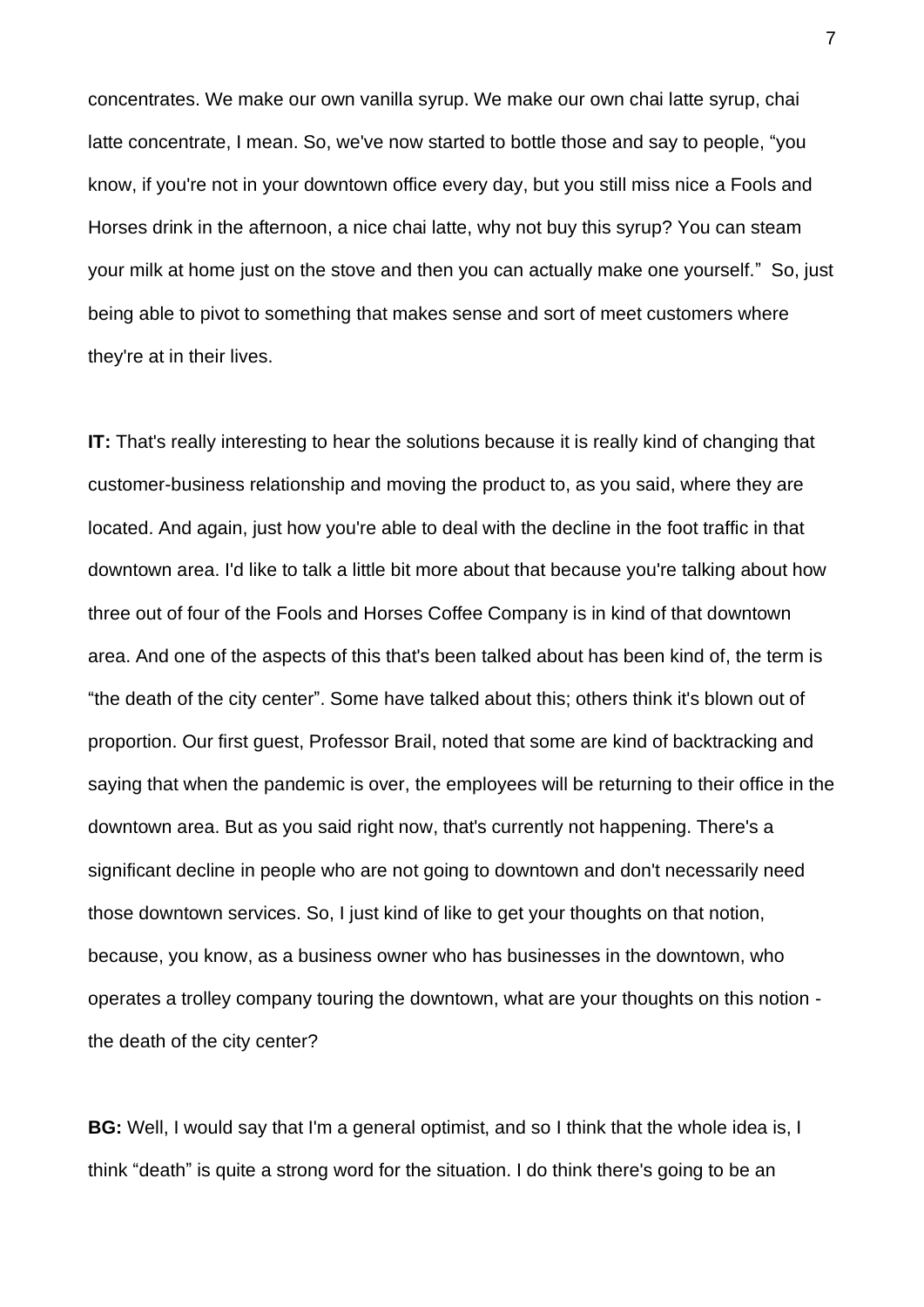evolution of the city center and I think we're already seeing that. And even the office workers who I've had the chance to speak with or my staff talk to, they're already talking about even when it is sort of safe to come back to work, that will look different. And so maybe it's rather than 5 days of the week, they're coming for 2 to 3 days of the week and maybe they're coming in teams or something like that, or maybe even thinking in a broader way: a lot of conferences that a number of office workers say, every year I have to go to Calgary for a big conference on real estate or whatever it is, now that's moving online. And so, I think a lot of companies are saying, well, "why are we spending all this money on flights and hotels to send everyone when we can be doing a Zoom conference? " and sort of getting maybe not the entire experience certainly because networking is very valuable, but getting …a lot of the value of that conference at a much lower cost.

But returning to the city center: I do really think that idea of the death of the city center is overblown. And I do actually think that there is real value to having people or people having opportunities to meet with one another. And I know the idea of Zoom fatigue has been talked about *ad nauseam*. But I do think that really is something that people talk about. And even for us as a coffee shop, we've had a few times where I've been in the shop and seen people just randomly run into each other. And it's like meeting old friends for the first time in such long time. They're so grateful for that. So, I think that one, I encourage just in general, but I think there is going to be sort of a broader push for more residential in the downtown area. And then again, I think that what an office looks like, in terms of how many times per week a person is in there, will change. But I still think that people see real value in going into the office, at least a certain portion of their time. And then again, I think that people see real value in having great meeting places like coffee shops, like restaurants, like parks, and the like.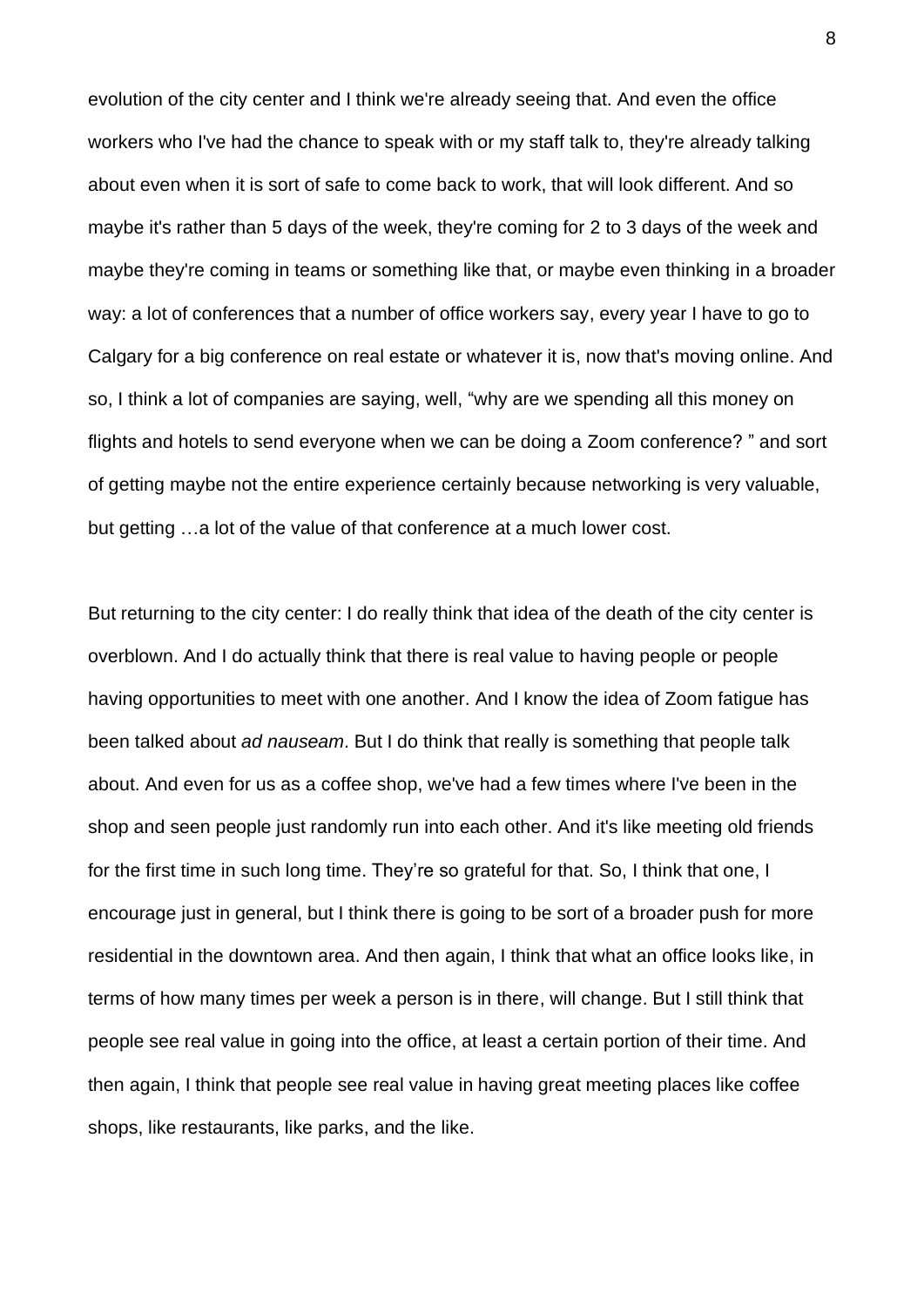**IT:** That's a terrific way to characterize it because I think with "death", it sounds kind of binary. It's like 0/1: It's either alive or dead. Whereas you're talking more about an evolution kind of hitting that, you know, a situation where, again, people are still going to the downtown. It may not be every single day, each week, but, you know, there's culture to maintain, there's businesses there that add to a well-rounded lifestyle, I might say. So, one of the aspects to this discussion is the role of public transport. You've talked about your passion for transport and getting people to see all the great sights of Winnipeg. What's your thoughts on the role of public transport and access, and its future in that post-COVID-19 world?

**BG:** Well, so similarly, I know that right now there is a very significant decline across many parts of the world when it comes to public transit, but I think the simple fact of the matter is that when it comes to moving large numbers of people, public transit is by far the most efficient way to do that. And so similarly, I think that we'll have to rethink what does public transit look like? And maybe that means sort of saying certain areas of our city, we need to really focus public transit because these are the areas where it is the most efficient and where it makes the most sense, but then running very expensive busses that hardly nobody is on out into suburbs (because it's just not a place that makes for where public transit is particularly attractive or feasible), maybe we have to rethink that model. But I already know that a number of public transit experts, even prior to the pandemic were talking about, that kind of model is incredibly expensive, and you really should be sort of focusing on your core or at least having a greater focus, if not completely doing away with suburban routes. And I certainly think that there's going to be a sort of thought about what does safe public transit look like. But already, I mean, a number of studies that I've read or a few studies have been done on COVID-19 breakouts and sort of the risk of COVID in public transit. And it seems like, relatively speaking, the risk is quite low. And sort of when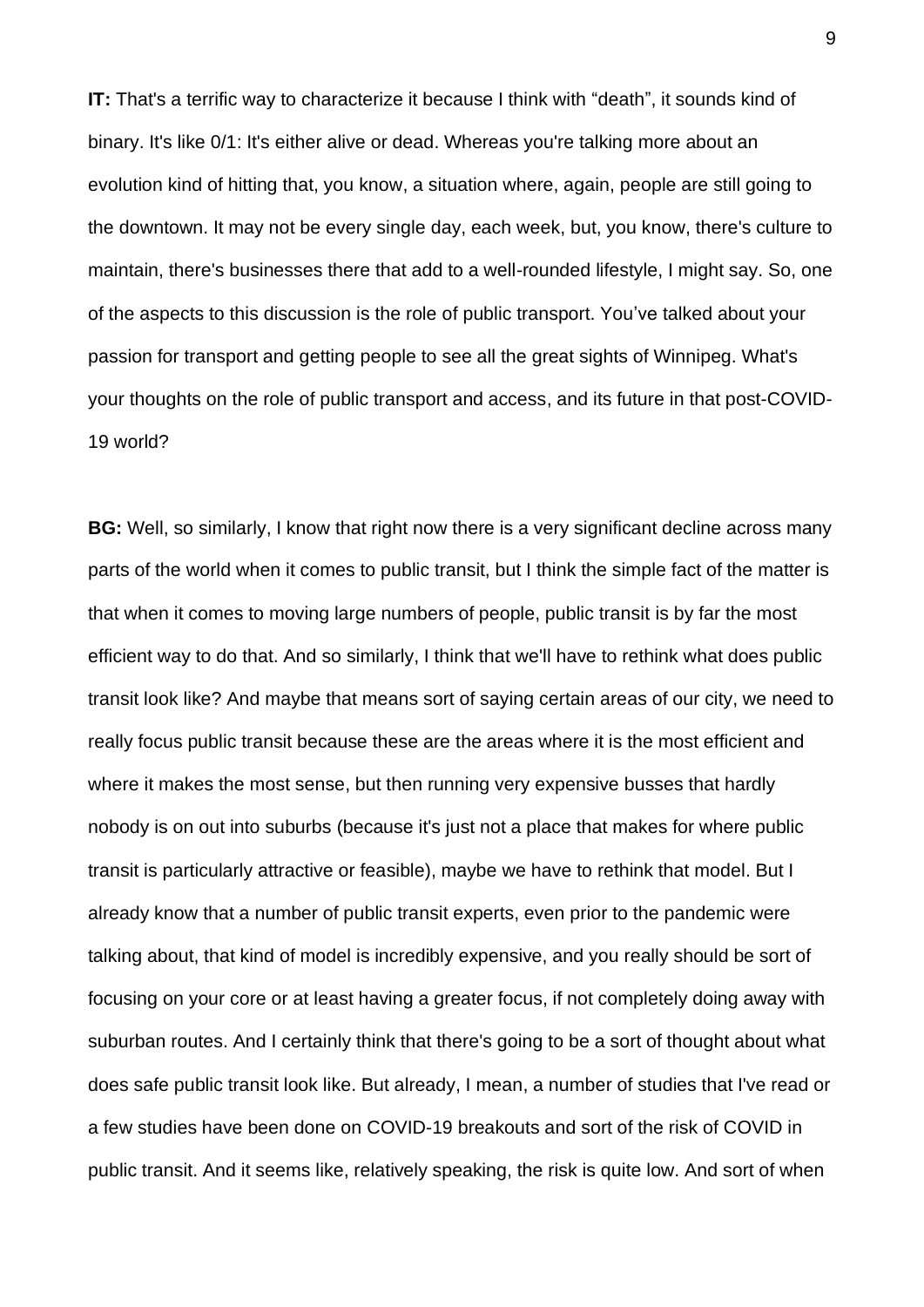you think about how it's spread through droplets and things like that, if you compare the experience of you sitting by yourself quietly, sort of looking at your phone or reading a newspaper on a transit vehicle where nobody is really talking or moving their mouth at all, versus being in a loud bar or a restaurant or just even out in other spaces where there is a lot more interaction, a lot more speaking and things like that, it sounds like that is potentially the higher risk. So, I think that transit agencies will want to talk about safety measures and will have to really think about their messaging. And again, thinking back to how many people are coming into the city every day, how is that going to change? Do you need to have the same sort of rush hour and peak period transit running, or should it be trying to spread it out throughout your day (if you've got more residential in the downtown or if you've got people able to come in and commute to work at more flexible hours rather than just sort of the 9 to 5)? So, these are certainly questions that need to be asked. And also, I think that there's a real opportunity that I think we start to see in terms of "active" transportation, where people didn't necessarily feel comfortable riding transit, but now we're turning to cycling or even just walking to work as a new opportunity. So, really starting to think, it's not just transit or cars and it's not just transit during the peak period. So, asking ourselves, how can we think of all of these different modes and how can they work best together? And then when it comes to transit specifically, asking ourselves, how can we sort of watch how the city itself is evolving and respond to the actual transportation needs of our population going forward?

**IT:** I want to switch directions a little bit and talk about innovation. Throughout this pandemic, we've certainly seen a number of innovations come to the forefront. And you've mentioned a few of them already just in terms of how you as a business are able to kind of meet customers where they are located, the big one being, of course, food service delivery apps. And that that plays a large part in mobility as a whole, I would say. So, again, our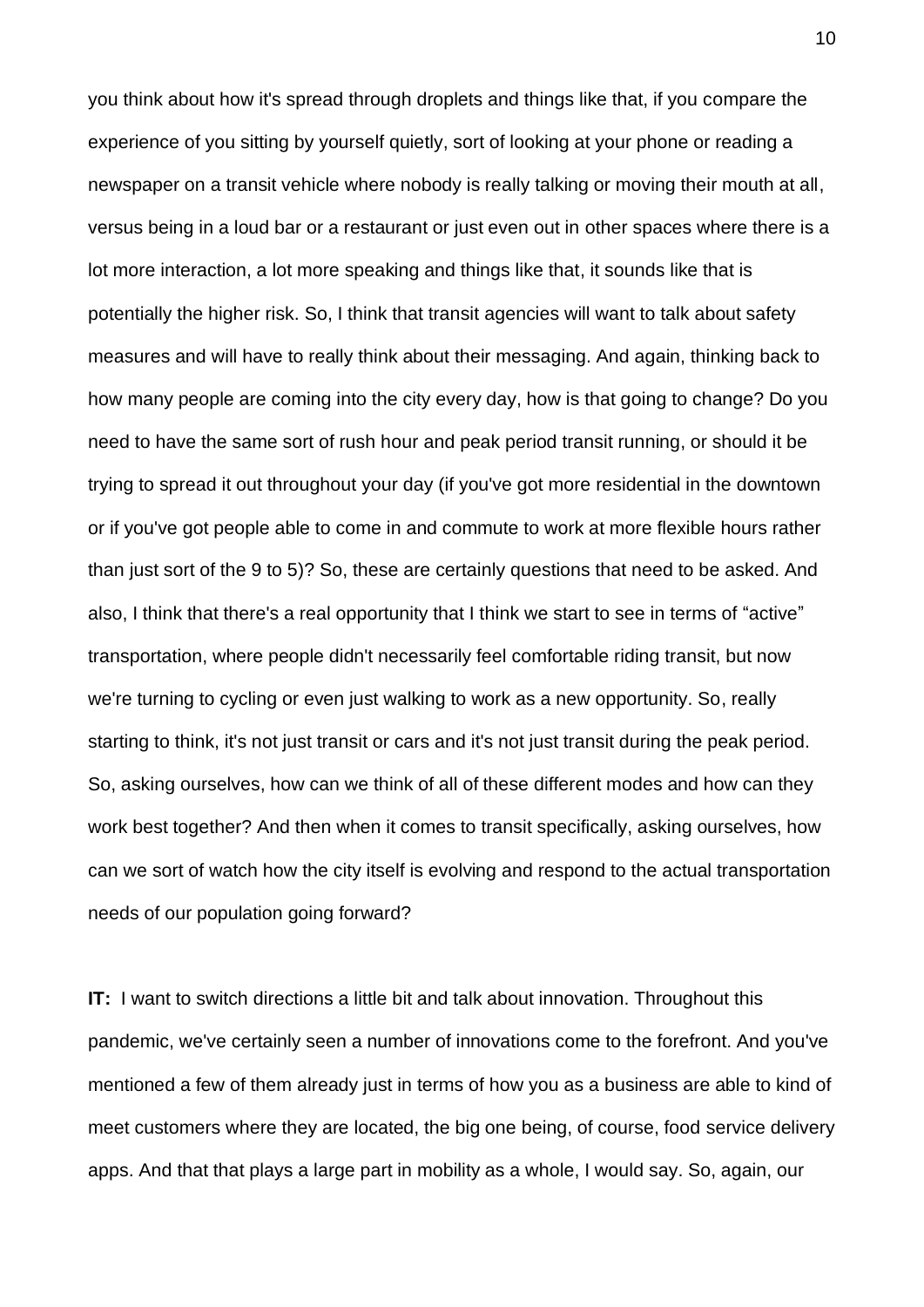first guest, Professor Brail, stated that businesses, in order to weather this pandemic, will have to increase their digital presence. You know, so you've kind of already mentioned how you've embraced some of these innovations, but I was wondering if you might be able to talk a little bit more about that, like about how you've embraced these innovations and how do you see these innovations potentially evolving in the post-COVID-19 world?

**BG:** So, I mean, with Fools and Horses, in Winnipeg at least, the big food ordering app is called Skip the Dishes, and it's really as with in many places, it's really sort of exploded. And we have, we've gone on Skip the Dishes and we are certainly glad to be there. But these kinds of apps, they're certainly not a perfect solution by any means, because in part, our original menu was designed to be served mostly in-house. And so, we suddenly found out it's actually when people order it and then a driver comes and picks it up and takes it away, it actually doesn't present as well. So, when the person is actually opening up their dish, suddenly it's, I mean, for instance, we serve toast. And a number of times we found that the ingredients have kind of fallen off the toast or the toast had even just flipped while en route. So, for us, it was, it's actually more than just sort of embracing the technology, but then saying, ok, well, how do our current products no longer or how do we have to sort of change and evolve our current products so that they still present well within the parameters of that technology? So, the food delivery app is really the big one for us, but then also we launched an online store and so you can go to our website and you can purchase like I said, our concentrates, syrups, coffee, things like that. And also too, we've found that having a website that has information on the company is more important than ever in the sense that, I mean, people are now constantly checking, well, when are you open? Have you been closed? What are the safety protocols? And so, before where I think if you visited a lot of third-wave coffee shops, their web presence, their website was oftentimes just maybe a single static page. Now, they've really started to put a lot more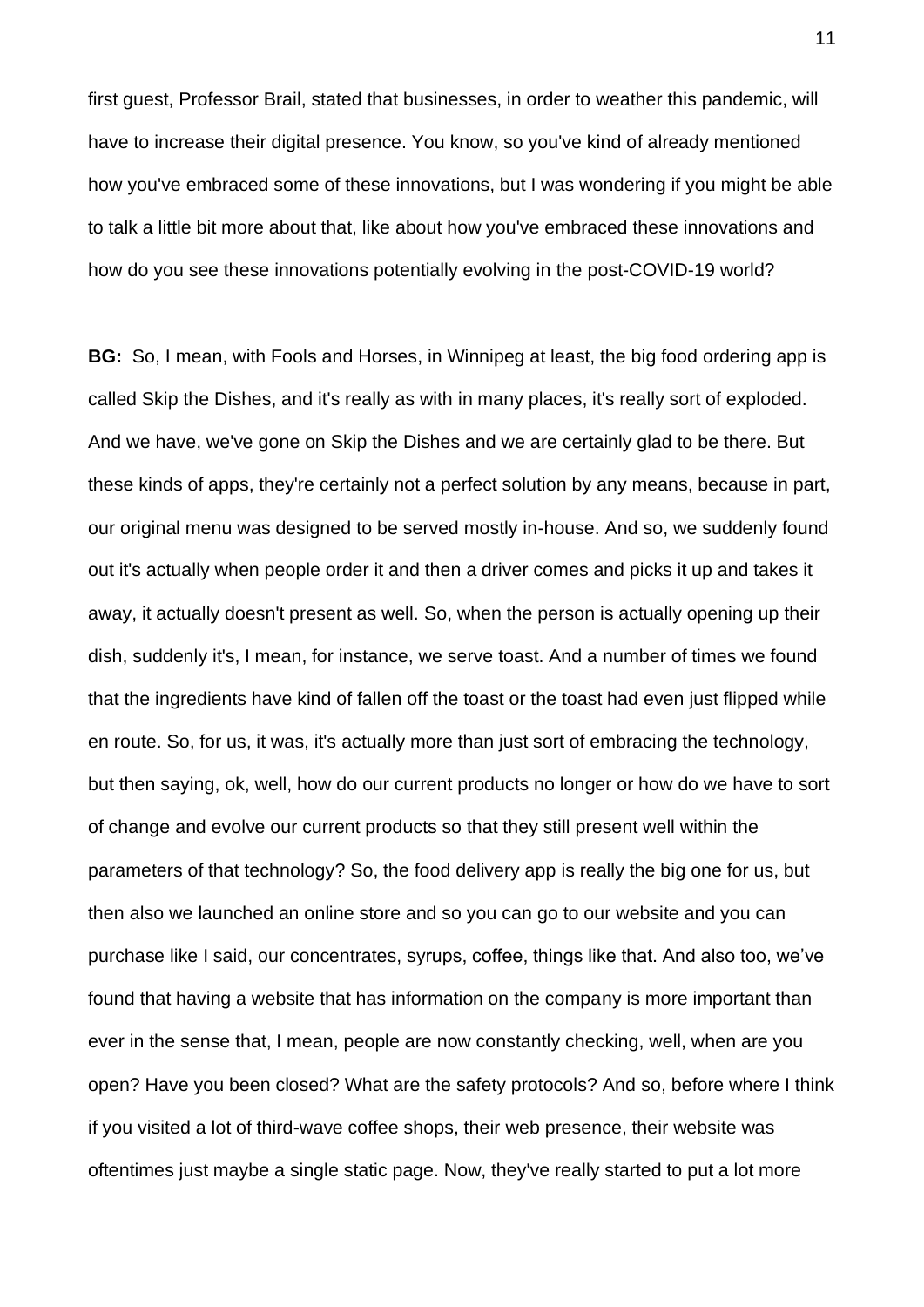information on there, which I think actually is oftentimes really helpful because people want to know, well, ok, if I'm going into this space now, what can I expect, both in terms of protocols, but also what menu do you have currently available? And so before, again, I think that third-wave coffee shops, just everyone's busy. Maybe your Web presence is not as important as you thought, but really now making sure that you have a robust website that has the information that customers are looking for and then also, of course, wanting to make sure that it links up to your Skip the Dishes platform if you have it, or that people can purchase in the online store. And then thinking about, again, sort of going back to how the digital influences the in-person interaction…ok, well, if somebody is ordering from us, how can we ensure that that's a really smooth experience? That they haven't placed an order (as an example) and then we are out of that product because somebody came out to purchase the same item in-store and so now we have to call that person and say "sorry, we're out of it." So, I think the digital is very, very helpful. It's a real great way to just simply maintain a connection with your customers. And I think that there are also ways that you… or I should say: it is certainly very helpful, but you do really have to think about how to ensure that you are maintaining great customer service with these new tools at your disposal.

**IT:** That's really interesting because I think, on its surface, everyone always talks about the benefits of the digital presence and that appears to be the case: you're still able to meet the customers where they are. But it was very interesting, as you said, you know, you still have to kind of maintain that the presentation of your product is still keeping with the experience you want to give the customers. And again, if the toast is all messed up and everything, that might dilute that a bit.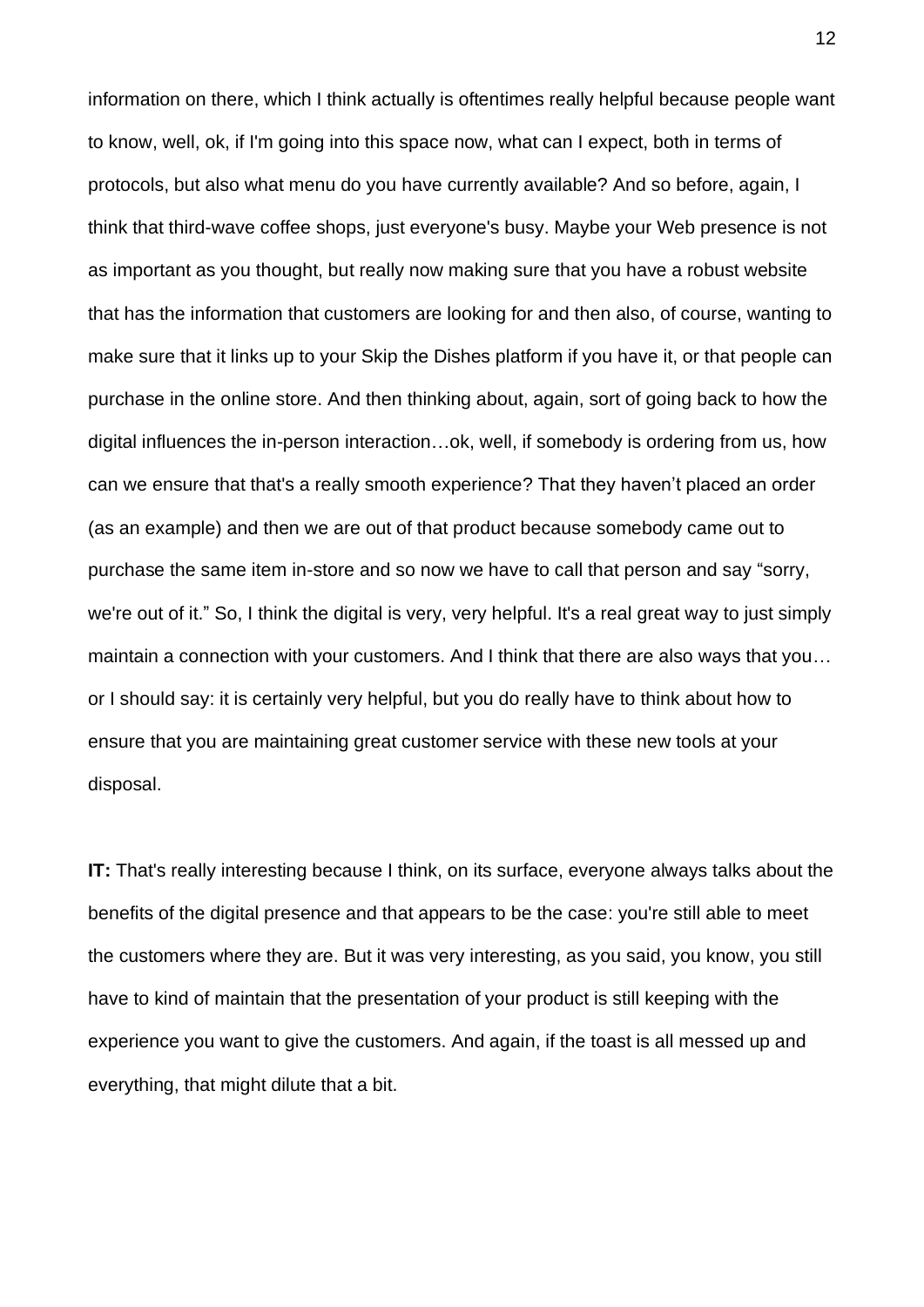**BG:** If I could just say too that when it comes to that sort of thing, it's not really reasonable for you as a business to just pass blame or to wash your hands of it and say, "oh, well, the driver should have been more careful." Well, because at the end of the day, the customer… they don't really care. And I mean, some customers might say, "oh, well, you know, that was the driver." But at the end of the day, if they have a poor experience, whether it was the restaurant's fault or the driver's fault, the bottom line is that customer's going to think twice about ordering your product again, sort of next time they're hungry. So equally, like I said, you can't pass blame, and sometimes it's not even anybody's fault. So, you need to think about how you can maintain that customer service, even though it is in some senses, out of your hands afterwards. Sort of, just making, yeah.

**IT:** That's a helpful characterization. I'd be curious to know, like insofar as these innovations go, what we're seeing is a lot of people talk about how in some cases, you know, innovations can't necessarily translate back, or some of them might be sticking for for the long haul (you know, the online format, the digital presence). What's your thoughts on this? Are there certain innovations do you see will be lasting with businesses for the foreseeable future in that post-COVID-19 world? Or are there any sort of innovations that you say this is just a temporary thing? You know, once we're back to normal, you know, "I'm going to drop this".

**BG:** I mean, I think it's really going to depend on the individual business and the business owner and sort of what their needs are and what their realities are. So, I know a lot of businesses now have sort of discovered the online world and they're saying, "well, you know what, if I can have my old customer base, *plus* the additional revenue generated from an online platform, (whether it's Skip the Dishes or whether it's just an online store or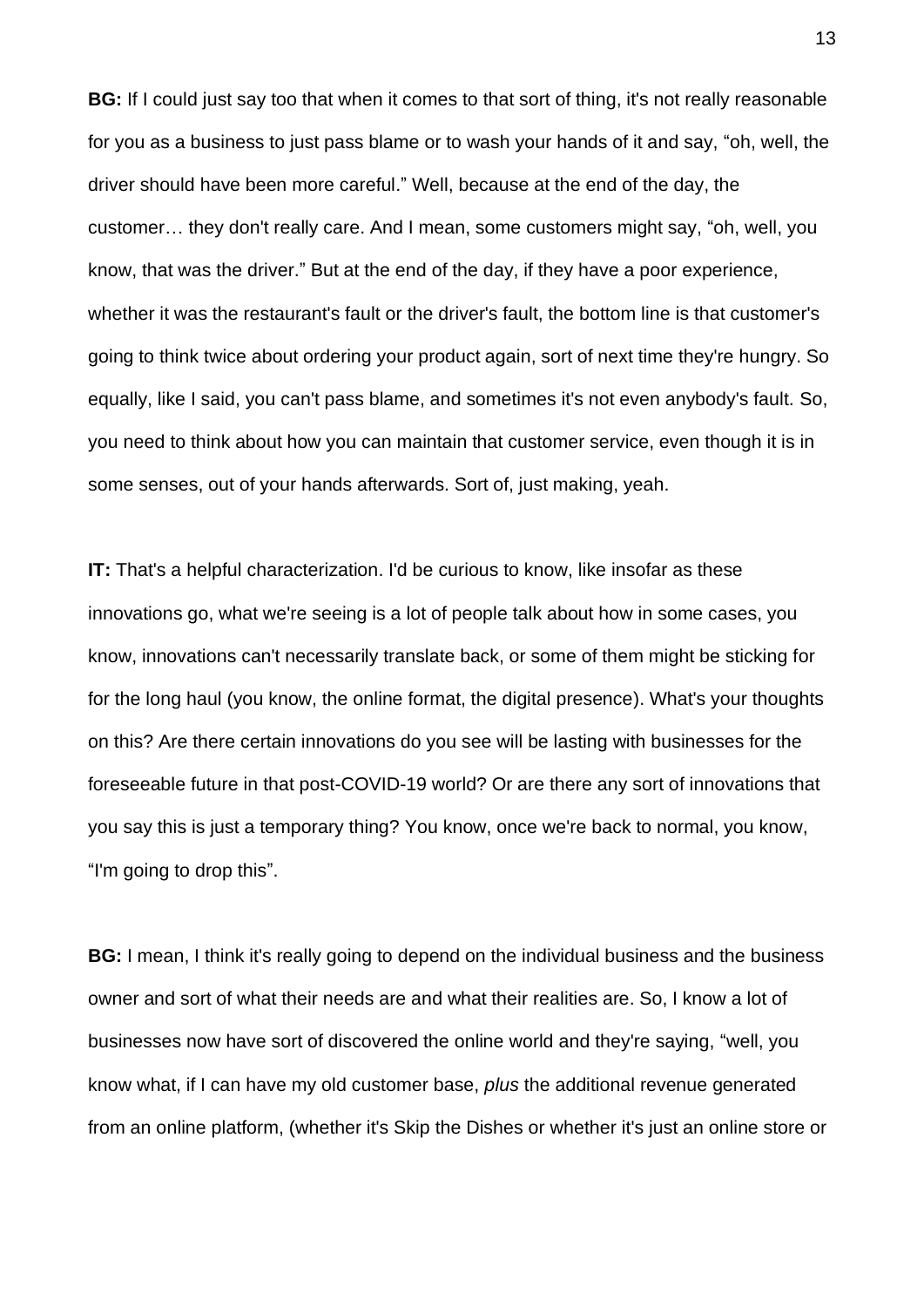something like that)…that'll be additional opportunities on top of my old customer base." And so, for those people, I don't think they want to go away from that.

And to talk about (just to sort of pivot over to tours), tourism has really moved online in an incredible way. And so, you've got things like Airbnb's online experiences as an example, or even just individual companies who on Instagram, on Facebook are doing sort of little mini-tours, or they're saying you can book a Zoom call and I'll give you a, you know, there are people out in Pompeii saying "I'll do a walking tour of Pompeii. You sitting in Winnipeg can now experience that." And so, I think that people like to travel and once people can travel safely and I think they will want to. But the reality is that travel can be very expensive. And so, if you can get a really great engaging experience and sort of experience Pompeii with your friends and family, sort of gather round for a birthday at 20 bucks a person rather than thousands of dollars for a trip, I think that that's something that is going to stick around. And people view that as a selling point because if you, I mean, I've taken tours now too online, or had different experiences of coffee tastings, wine tasting, stuff like that where we did it, it was great, and this person sold me. So, now I'm thinking if I could ever get to Mexico City, there was a barista who I did a coffee tasting with. And I'm thinking to myself, "if I can ever go to Mexico City, I would love to go and check out his coffee shop because he was such a warm person." He told the story of how this coffee shop came about. And so, again, similarly, that is a marketing tool that is bringing in some revenue right now. In the long term, it's sort of building a potential customer base, and hopefully sort of going forward, he will have great walk-up traffic in his coffee shop. But also, maybe he can continue these, just add some additional revenue on the side.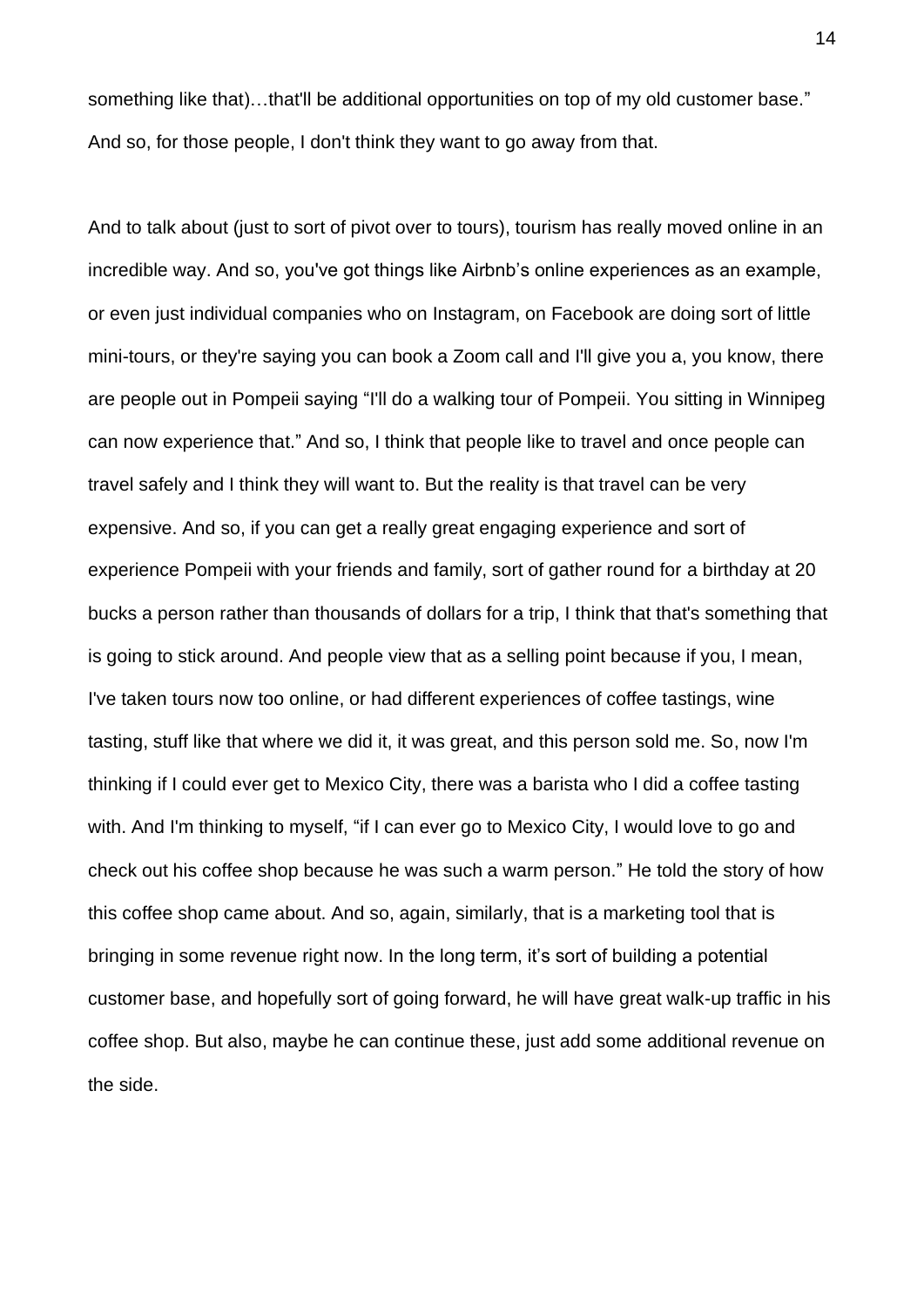**IT:** That's super cool. I wasn't aware of that. Now I have to kind of see where I'll be traveling maybe this Friday! So, obviously, we're talking about the urban environment as well as just kind of the future of work itself. So, you're a business owner. During this time, we've seen a real push from the work from home because of the pandemic. How challenging has it been for you, trying to manage and coordinate with members of your team from their respective homes? Is this something that you might see continuing to be embraced in the post-COVID-19 world?

**BG:** So, given that we are a coffee shop company, we actually, I mean, are sort of considered an essential service of front-line workers, so many of our staff are actually still working in the coffee shops. Managers where possible do sort of work from home, doing a lot of their administrative work. But basically, most of the staff that we have, they are on the floor and so actually serving the customers. So, for me, I mean, really, the person who stayed home the most in our companies has been me. And so, I miss people and I do a lot of phone calls with my staff. Just so that one less person is in the shop. But I actually haven't… So, my personal experience and my company's personal experience hasn't actually been one of much of a challenge of the coordination, although certainly, I've heard of lots of others that have had that.

**IT:** Yeah, yeah. Fair enough. So, we're nearing the end of the interview, but I'd really like your perspective on this just because, we're characterizing the urban environment, and it is the case when you're talking about business in kind of a transactional sense, (you know, "business"/"clientele" and everything) . But it also is a community at the end of the day. And we've seen a number of initiatives over this pandemic that have been aimed at building up support for local businesses. I'd be curious for your perspective on that. As a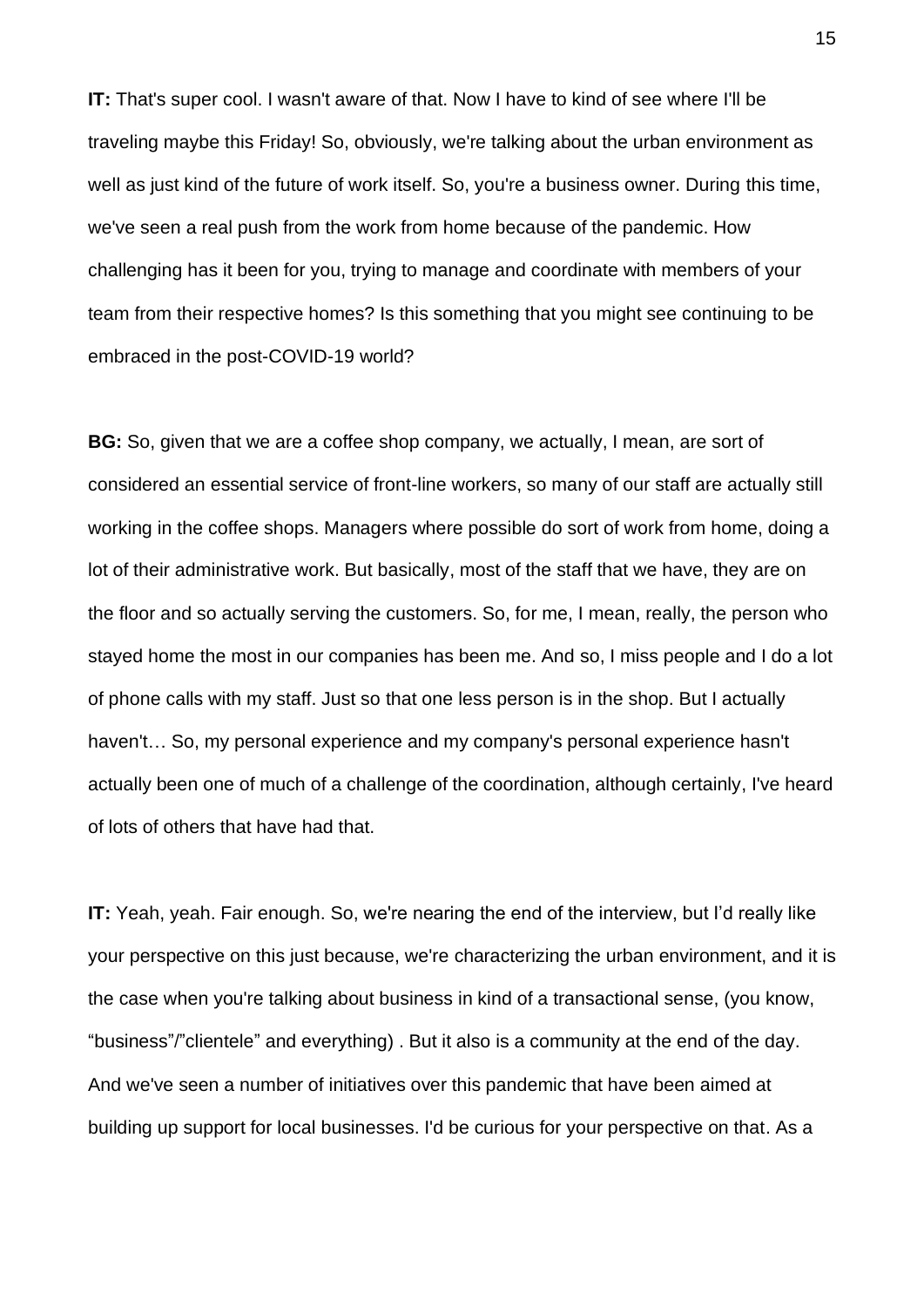business owner, how has the local downtown community supported your business during this time?

**BG:** Well, I would say that because the downtown community is oftentimes made up of office workers who live elsewhere, I would say that it really has been a situation of the broader Winnipeg community. And I think many cities have sort of experienced this, but certainly in Winnipeg, the support for sort of buy-local campaigns (that are suddenly starting to really seek out actively local businesses) has been just incredible. And so, in sort of going back to talking about the value of online platforms, I mean, you've got a platform like Skip the Dishes. And we know that we've had a number of people who had not heard of us before but then went on to Skip the Dishes and were actively trying to find out, "ok, what's a new local place that I can check out?" And hopefully, we've created a new sort of long-term customer. And so certainly I think that within the downtown, it has been very pronounced. And we've got organizations like the Downtown Winnipeg BIZ, which is the sort of local development agency that's doing all kinds of creative promotions and trying to support local businesses; Downtown offices, they've done a lot of things. So, for example, around the holiday season, they were buying gift cards for their staff, they were buying even complete meals from us and from others for their staff, so that's been really great. But I think sort of the biggest impact has just been a sort of city-wide push towards "let's buy local, let's support local, let's go out and actively seek out local", when, prior to the pandemic, maybe that wasn't always sort of top of mind for you. So, I think that if there is at least one silver lining coming out of the pandemic, that is definitely one of them.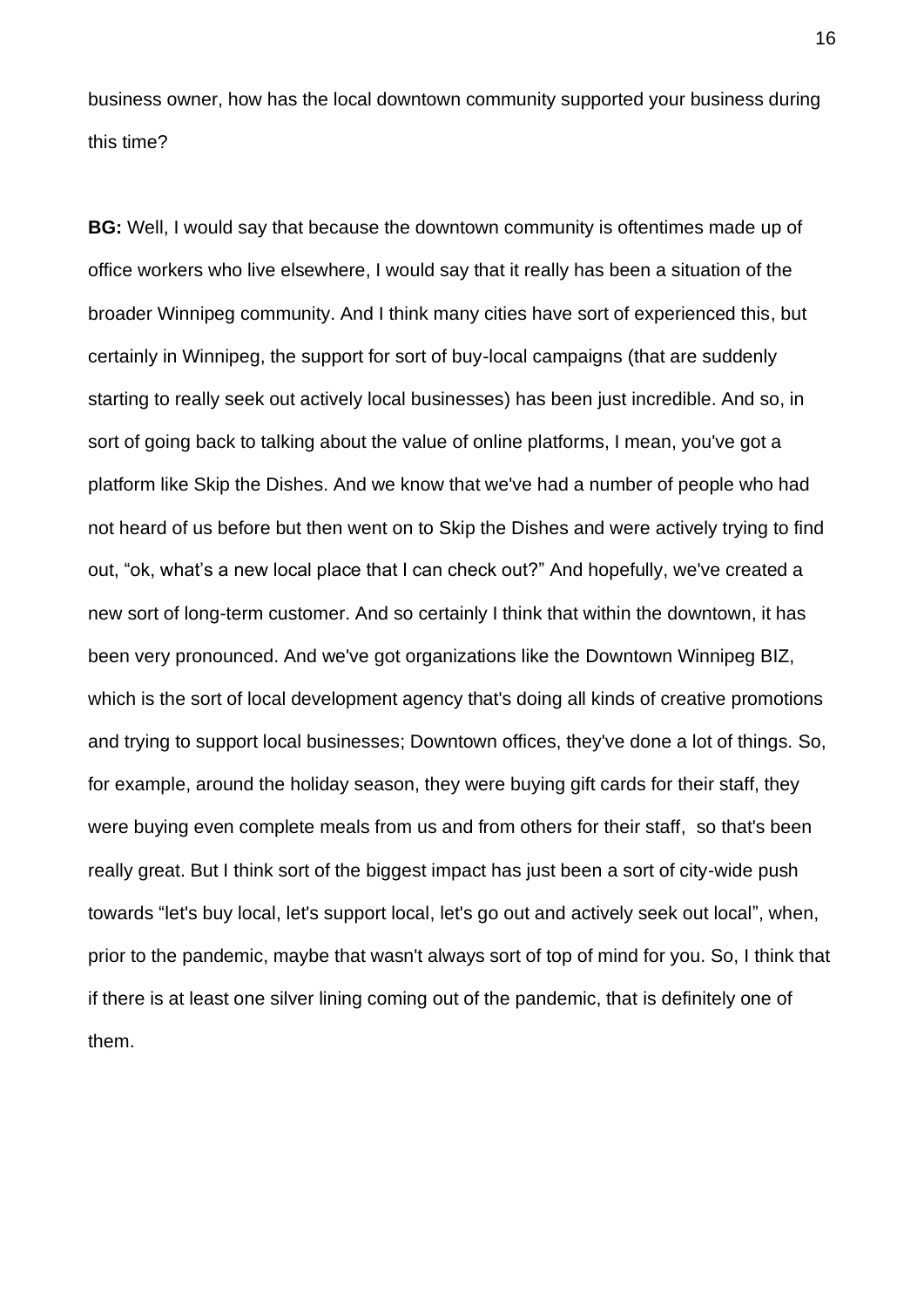**IT:** Correct me if I'm wrong, but it kind of sounds like, before you had the clientele in the downtown, but now the clientele is just the city of Winnipeg, not just the downtown area. Is that a fair way to characterize it?

**BG:** Yeah, absolutely. And so, I mean, I think it's too early to say whether we will stay on Skip the Dishes long term. But one of the sort of reasons for staying on a platform like Skip the Dishes is because even if you don't necessarily work in the downtown ever, and you are hungry and you want to get some Fools and Horses and it wouldn't be convenient for you to walk down or to drive down yourself, if we're on Skip the Dishes and you're out in a suburb somewhere, it does become a little bit more realistic. And so, it does really expand the customer base. And even, like I said, sort of going back to new people have discovered us and maybe they're not sort of coming in every single day because they don't work in the downtown. But if they're driving through the downtown on a Saturday, why not stop at Fools and Horses and grab their coffee en route to somewhere else?

**IT:** Ben, this has been a very insightful interview just in kind of being able to understand, you know, get your perspective, your expertise on how businesses might evolve, how the urban center might evolve. Do you have any concluding thoughts on how Canada's urban landscape or the future of work might evolve in the post-COVID-19 world?

**BG:** I think one of the things that's been exciting about the pandemic is that it's really forced people to get creative and helped us sort of realize that what we were doing prior to the pandemic doesn't have to be what we're doing going forward, whether that is thinking about how we build our cities, whether that's thinking about sort of our transportation and even our ecological impact when it comes to things like transportation. So, I think suddenly people are actively looking for different ideas, new ideas, wanting to get inspired. And so,